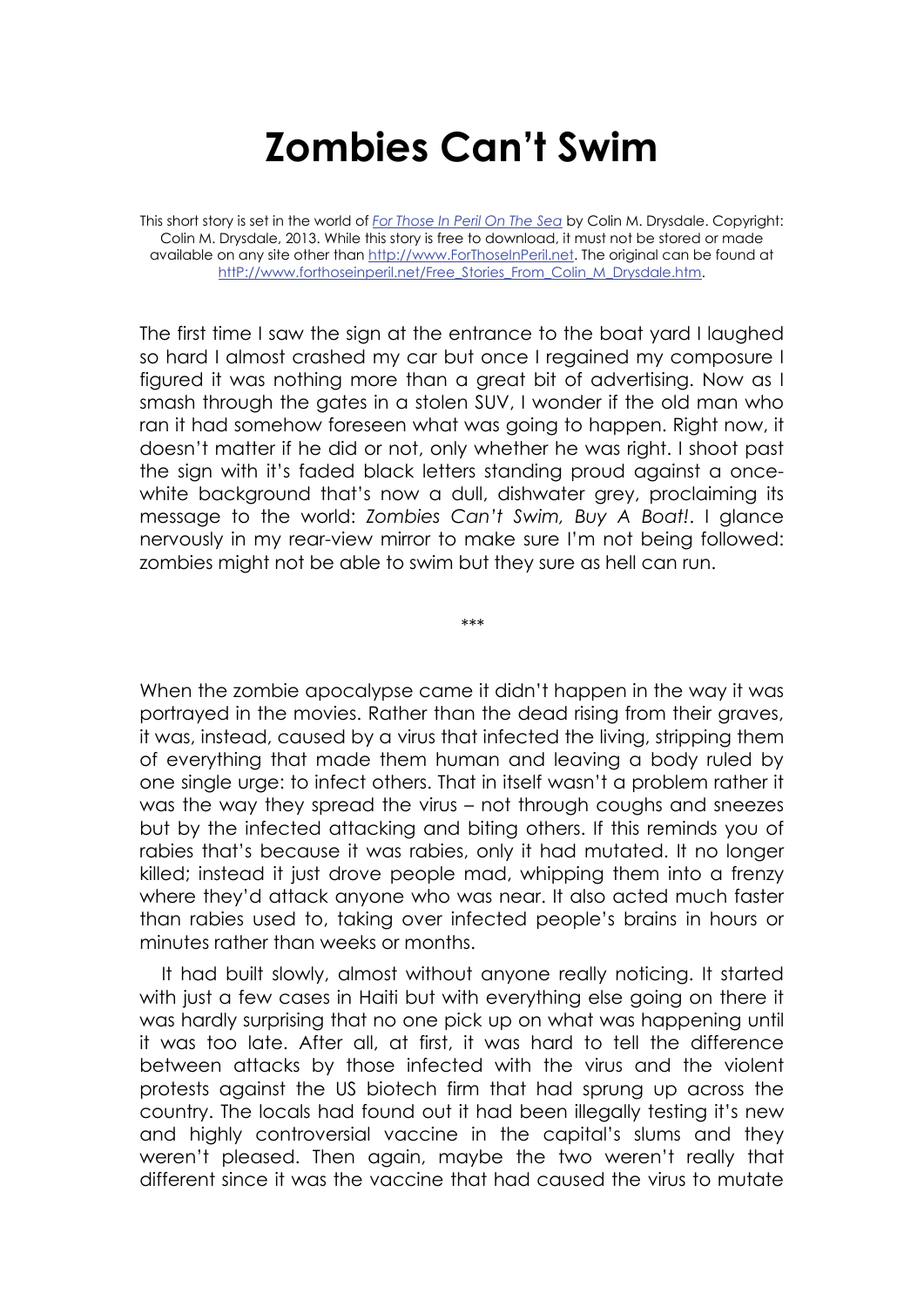in the first place. Regardless of what going on in Haiti, the virus didn't really take off until it reached Miami. I still wasn't quite clear about what had happened there but then again, it seemed no one else was either. All I knew was that the infected and the infection had swept through the city within hours, forcing those who survived to flee. Some of them were carrying the infection but were as yet unturned and that just spread the disease further and faster across the country.

Once I heard the rumours that the infected had reached Virginia I'd started getting myself prepared. At first I stayed put, after all it was what the government was telling us to do, and I set to work collecting the recommended supplies: canned foods, bags of rice, water, medicines. I also joined the ill-tempered crowds that queued for fuel at the town's only gas station and at the hardware store for plywood to board up the windows. It was just like what happened whenever a hurricane threatened, only ten times worse. With hurricanes people at least knew what they were dealing with, with this disease no one really knew what to expect.

As the virus and the infected that carried it grew ever closer, things started getting out of control. One evening as I was driving home, I saw the town's two deputies threatening a woman with their guns as her terrified kids huddled in the back of her car. It was clear they were after the food that filled every available space in her vehicle. By the time I'd passed, I could see her standing at the side of the road holding her kids and crying as the police officers drove off: one in their patrol car, the other in hers. That was when I started thinking it might be an idea to get out before things got any worse but I wanted to make sure this was the right thing to do. I figured I should sleep on it for the night before moving on. That turned out to be a big mistake and I woke in the morning to find the first of the infected among us. I was lucky, my apartment overlooked main street and I'd glanced through a crack between the boards I'd hastily nailed across the windows before going outside. What I saw shocked me. There were two people lying in the street with others huddled round them. At first I thought they were trying to help, then I realised they were clawing the peoples' torsos with their hands and ripping off strips of flesh with their teeth. I watched, horror-struck, as the abdomen of first one person and then the other was torn open. Blood and guts spilled onto the dusty pavement and I had to fight hard not to throw up.

Suddenly, a man appeared out of a side street carrying a small child on his back. He had his head turned, talking to the toddler so he didn't see the infected before they saw him. With a speed that was almost unbelievable, they leapt to their feet and raced towards him. They must have made a sound because his head suddenly snapped round. Seeing the infected racing towards him, he froze for a moment before turning and running but with the child on his back he barely moved faster than if he was walking. Glancing desperately over one shoulder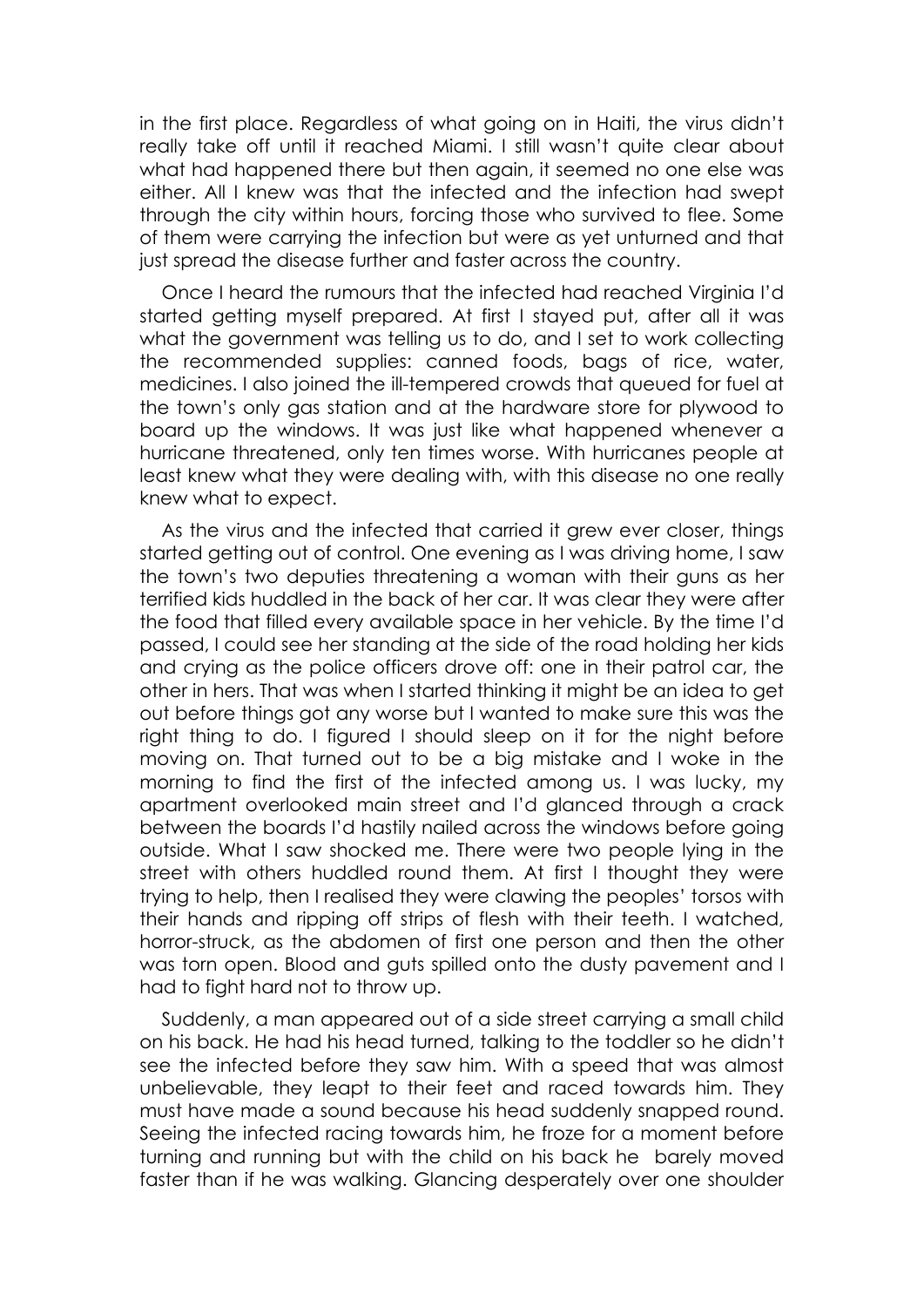then the other he saw the infected rapidly closing on him. Then he did the only thing that gave him a chance of escape: he dropped the child. Unencumbered, he finally started to draw away while two of the infected descended on the screaming child, biting and tearing at it until there was little left but scraps of blood-soaked clothing and scattered lumps of flesh. The only thing that was still recognisable was the head and I could see the child's eyes frozen in terror as one of the infected gnawed on it's left cheek.

At that moment, I knew if I didn't leave soon I'd never get out but I needed a plan. I wracked my brains trying to think of somewhere I could go where the infected wouldn't find me. Then, as if out of nowhere, the sign popped into my head. I knew these weren't really zombies but surely if the virus wiped out everything human within them, they mightn't remember how to swim. After all, swimming's not like walking or running, it doesn't come naturally; it's something you have to specifically learn. With no other options coming to mind, I decided it was the best chance I had.

\*\*\*

I slam on the brakes and the SUV skids to a halt at the end of the dirt track leading from the gates to the boat yard's single dock. I sit there with the engine idling, my eyes darting round nervously, trying to work out what to do next. There doesn't seem to be anyone around so at least I shouldn't have to worry about infected. I don't really know anything about boats so I don't know which one I should choose or how I'm going to drive it but I figure it can't be that much different from driving a car.

A movement in the rear-view mirror catches my eye; it's off in the distance and little more than dust being kicked up into the air but it means something's coming this way. It might just be people trying to escape but it could just as easily be infected and I'm not going wait around to find out. Leaving the engine running and the door open, I leap from the car and run down to the wooden pontoon that stretches out into the water. Boats of all shapes and sizes are tied up there and at first I'm at a loss as to which one to take. Then I see it: a long, sleek speed boat with two huge engines on the back, and I know it's the one for me. I run to it and jump onboard before racing over to the steering wheel. When I get there I'm surprised to see that you need a key and there's no obvious way to hot-wire it. I climb back onto the dock and scratch my head, wondering what I'm going to do now. As I do, I become aware of a noise that I can't quite place. It's like the sound of water rushing over the edge of a massive waterfall and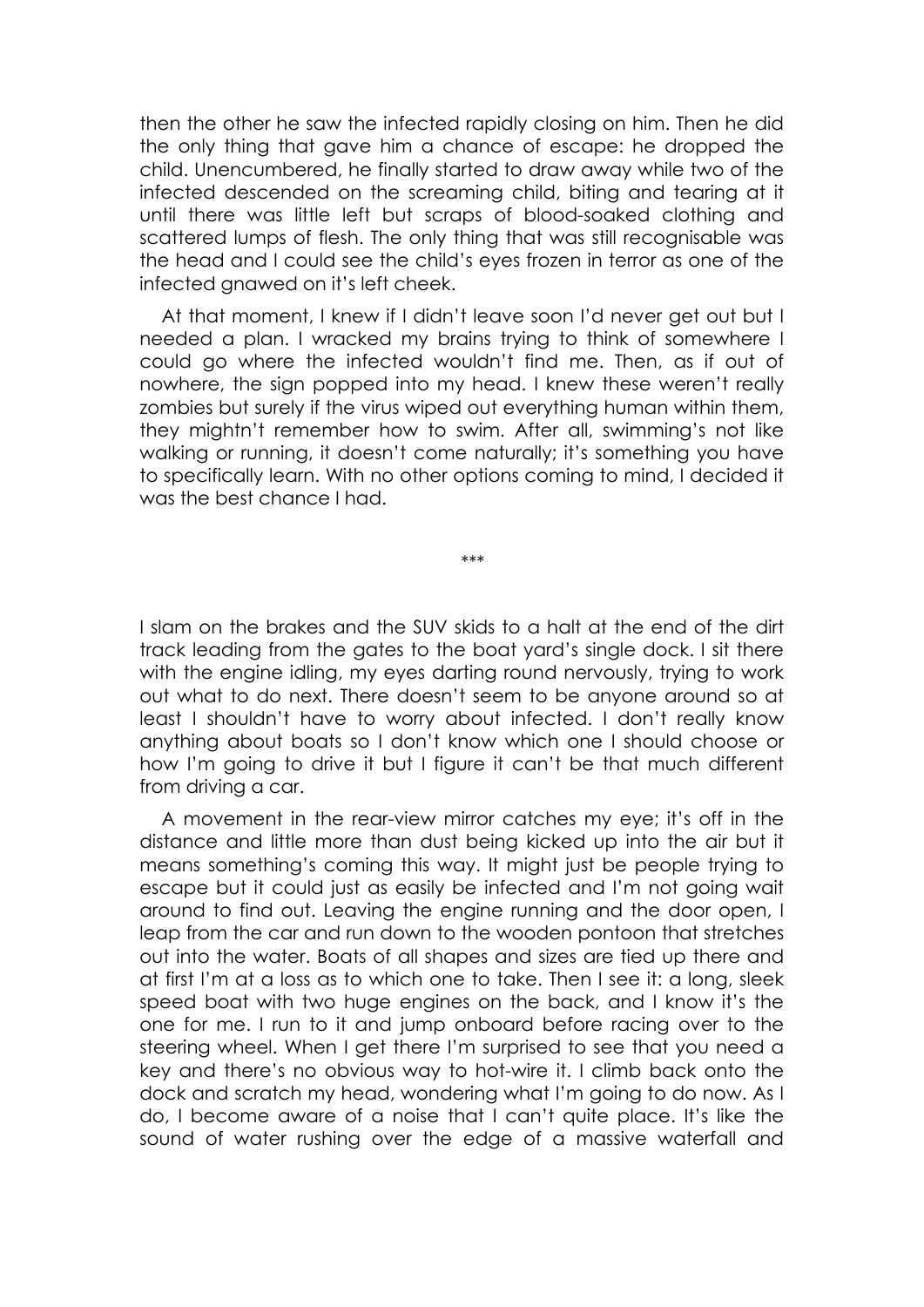crashing into the pool far below; then I realise it's the sound of people, or more likely infected, pounding along the road towards me.

Growing ever more desperate, I try motorboat after motorboat, while all the time the noise grows louder and louder, but I can't get any of them started. Finally, right on the end of the dock, I see a sailboat, no more than twenty feet long, and I realise it's my salvation: I won't need any keys because I won't need to start the engine, all I'll need to do is raise the sails and I'll be away. I've never sailed before but I figure it can't be that difficult. I jump onboard and just as I start untying the ropes I glance up to see the first of the infected entering the boat yard. At first they don't know where to go but they must have sensed my movements because before I know it, they're hurtling towards the dock. By the time I get the last rope free and have pushed the boat away from the shore, they're streaming along the pontoon, mouths open, roaring and snarling. I feel a gentle breeze on the back of my neck as I stare at them, both terrified and hypnotized by the sight of the infected sweeping towards me. The first of the infected reach the end of the pontoon and stop while the ones behind them keep going, pushing those ahead of them into the water. I watch as they thrash around before sinking from sight. Just as the sign predicted, zombies can't swim.

Then I notice something: little by little I'm drifting back towards the dock. I'm not too sure what I should be doing but I figure I need to get the sails up. The mast seems a logical place to start since that's what the sails are attached to so I run forward but find there's ropes everywhere and I can't work out which does what. I try randomly pulling on them but nothing happens. I glance desperately back to the pontoon; it's only ten feet way now and the closer I get the more the infected are being whipped into a frenzy. I turn my attention back to the boat and I realise there are straps tied round the sail. I figure these are what's stopping me from pulling it up so I frantically undo them one by one and stumble back to the mast and I pull randomly on ropes again. This time I find one which raises the sail and I start pulling on it as hard as I can. The sail goes up and fills with wind but it pushes me towards the land I'm trying so hard to get away from. I let the rope go and with a crash the sail drops onto the dock. While the boat slows, it's still drifting inexorably towards the dock and the infected that wait for me there. That's when it finally dawns on me: while zombies can't swim, I can't sail so it's not really going to help me survive after all.

**Author's Note:** This story was inspired by a photograph of a real sign I came across in the web that was genuinely used as advertising in a

\*\*\*